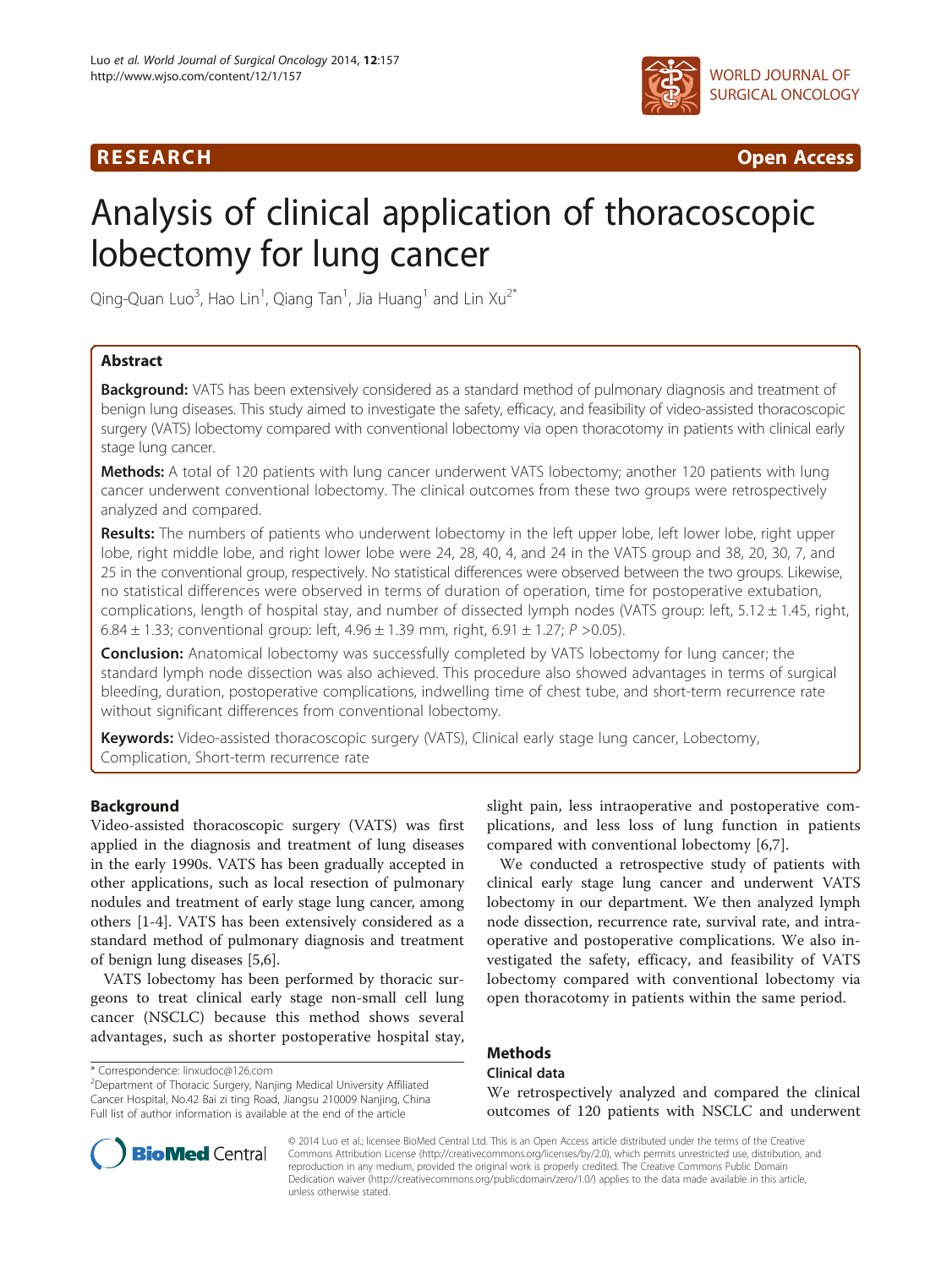VATS lobectomy as well as those of 120 patients with clinical early stage lung cancer and underwent conventional lobectomy between January 2007 and July 2009. The inclusion criteria were listed as follows: clinical early stage NSCLC; peripheral lesions with a diameter <3 cm in the CT image; no evident swollen lymph nodes in the mediastinum; and no distant metastasis. We also performed preoperative routine examinations, including chest computed tomography (CT), fiber bronchoscopy, brain CT/brain magnetic resonance imaging (MRI), wholebody bone scan, PET-CT, and abdominal ultrasound, among others, to evaluate lesions comprehensively and exclude distant metastases or organic diseases in vital organs, such as the heart and lungs. Cardiopulmonary function was checked to assess surgical risk. Anesthesia was applied similarly in VATS lobectomy and conventional lobectomy (double cavity bronchial intubation, ventilator-assisted one-lung ventilation, and balanced intravenous anesthesia). The basic information and imaging of the patients in the two groups are shown in Table 1. This study was conducted in accordance with the declaration of Helsinki. This study was conducted

|  |  |  |  |  | <b>Table 1 Basic data of patients</b> |
|--|--|--|--|--|---------------------------------------|
|--|--|--|--|--|---------------------------------------|

| Item                                 | Groups         |         |                  |                   |  |
|--------------------------------------|----------------|---------|------------------|-------------------|--|
|                                      |                |         | <b>VATS</b>      | Conventional      |  |
| Cases (male/female)                  |                |         | 120 (56/64)      | 120 (70/50)       |  |
| Age (year)                           |                |         | $59.35 \pm 8.96$ | $61.40 \pm 10.33$ |  |
| Lesion location                      | LU             |         | 24               | 38                |  |
|                                      | LL             |         | 28               | 20                |  |
|                                      | <b>RU</b>      |         | 40               | 30                |  |
|                                      | <b>RM</b>      |         | $\overline{4}$   | 7                 |  |
|                                      | <b>RL</b>      |         | 24               | 25                |  |
| Characteristic of lesion             | GGO            |         | 14               | $\mathfrak{D}$    |  |
|                                      | <b>Nodules</b> |         | 18               | 3                 |  |
|                                      | Mass           |         | 88               | 115               |  |
| Pathological type                    | ad             |         | 85               | 87                |  |
|                                      | SCC            |         | 32               | 29                |  |
|                                      | ad-sq          |         | $\overline{2}$   | 3                 |  |
|                                      | Ic             |         | 1                | 1                 |  |
| Tumor size (maximal<br>diameter, cm) |                |         | $2.98 \pm 1.76$  | $3.11 \pm 1.44$   |  |
| Pathological stage                   | la             |         | 20               | 12                |  |
|                                      | I <sub>b</sub> |         | 73               | 84                |  |
|                                      | IIb            |         | 11               | 10                |  |
|                                      | Illa           |         | 16               | 14                |  |
| Lymph nodes                          | Left side      | Range   | $5 - 11$         | $5 - 11$          |  |
| dissection                           |                | Average | $5.12 \pm 1.45$  | $4.96 \pm 1.39$   |  |
|                                      | Right side     | Range   | $2-4, 7-11$      | $2-4, 7-11$       |  |
|                                      |                | Average | $6.84 \pm 1.33$  | $6.91 \pm 1.27$   |  |

with approval from the Ethics Committee of Shanghai Chest Hospital, Shanghai Jiaotong University. Written informed consent was obtained from all participants.

#### VATS lobectomy

VATS lobectomy was performed under thoracoscope monitoring with the aid of three to four holes, also known as small incisions, on the chest wall.

The main incision was made approximately 4 cm from the anterior axillary line to the posterior axillary line without a spreader. The main incision was between the fourth rib of anterior axillary line. The length of incision was based on the size of lung lesions and tumors; an incision 1 cm to 2 cm longer than the main incision was necessary to dissect larger lung lesions and tumors. Most of our procedures were completed through this incision, which was anatomically located opposite the oblique fissure of the lung and the superior pulmonary vein, with a short straight line distance from the hilus pulmonis, thereby enabling an ordinary instrument to reach the hilus pulmonis and complete the anatomical resection of both upper and lower lobes, as well as the superior mediastinal lymph nodes, with the aid of an auxiliary incision.

The auxiliary incision (the second incision) was 2 cm to 3 cm long at the fifth intercostal space inferior to the scapula (two fingers below the infrascapular line, which was about in the sixth intercostal space), opposite the posterior oblique fissure and carina region. This incision was made to expose the lung tissue, facilitate the separation of the sheath membrane of the interlobar vessels by using ordinary vessel forceps, and enable conversion from thoracoscopic surgery to conventional surgery. The same incision was also appropriate for vessel forceps and oval forceps; furthermore, this incision was used to dissect the lymph node in the carina region.

#### Right upper lobectomy

Right upper lobectomy was performed starting from the right upper pulmonary vein; if the interlobar fissure was well developed, the sheath membrane of the interlobar arteries could be initially isolated until the anterior hilus pulmonis was reached; the interlobar fissure tissue was cut open using an automatic cutting stapler. The posterior ascending arteries were then processed. The lung was pulled toward the posterosuperior direction to expose the bronchus in the right upper lobe, and the interlobar lymph nodes were removed. The step order was determined based on the positions of the bronchus and the truncus anterior. The surgical procedures were similar to those for thoracotomy. Right upper lobectomy could be performed in the following order: vein, artery, bronchus, and interlobar fissure.

Left upper lobectomy was performed initially from the left upper pulmonary vein. If the interlobar fissure was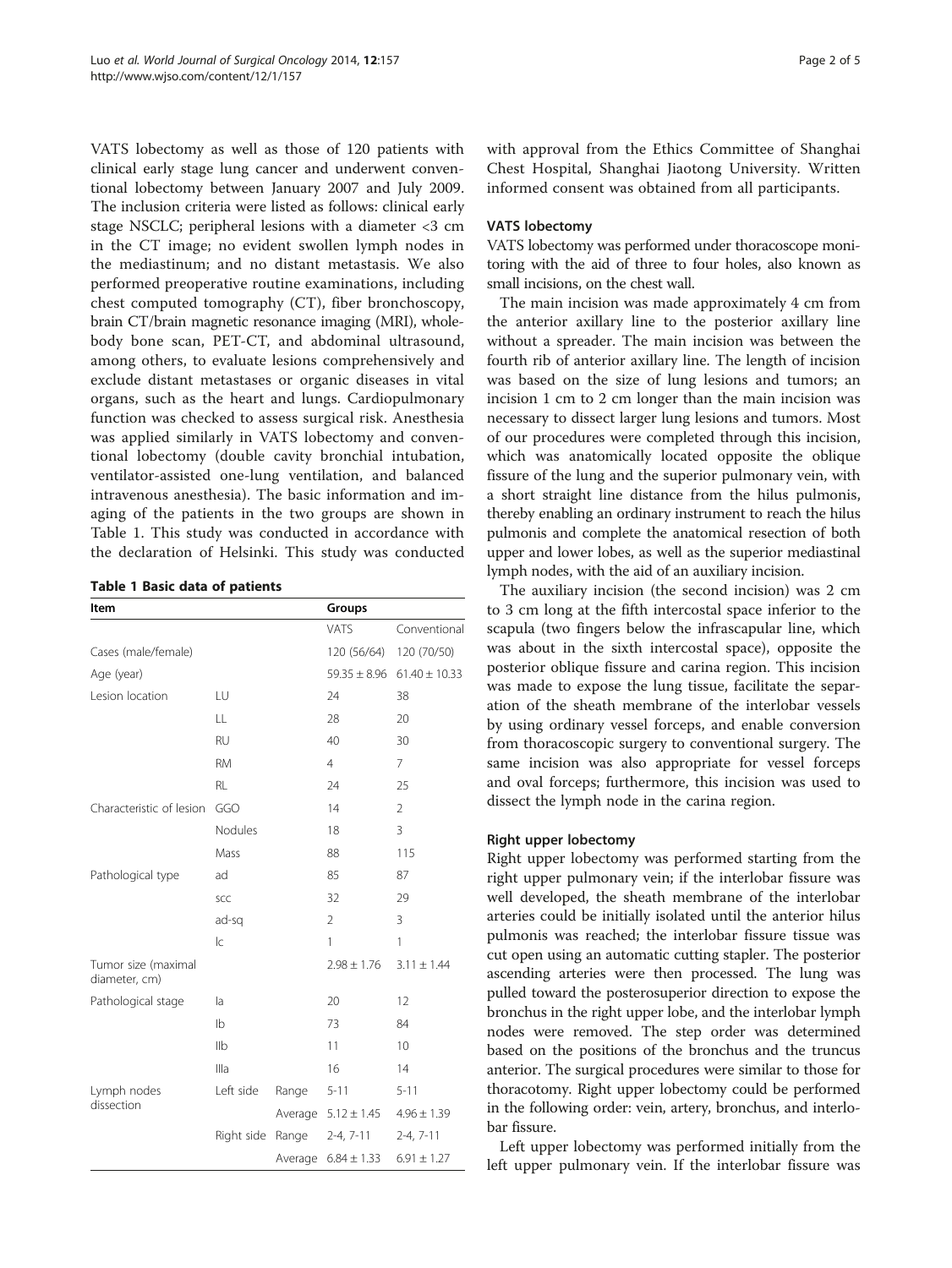well developed, the sheath membrane of the interlobar vessels could be isolated until the interstitium of the pulmonary hilum was reached. The interlobar fissure tissue was then cut open using an automatic cutting stapler. Ascending and lingual segmental arteries were exposed using a cutting stapler, thereby clearing the upper lobe bronchus and facilitating easy operation. The truncus anterior was finally dissected.

Right lower lobectomy was performed by initially dividing the inferior pulmonary ligament and dissecting the lymph nodes of groups 8 and 9 to expose the inferior pulmonary vein, which was then enveloped with a rubber loop. If the interlobar fissure was well developed, the sheath membrane of the interlobar arteries could be isolated until the anterior hilus pulmonis and the interlobar fissure tissue were completely separated from the lobi medius pulmonis by using an automatic cutting stapler. This procedure should be performed with caution to prevent injury to the right middle lobe pulmonary vein. The relation between the right lower lobe pulmonary arteries (separated or combined dissection of dorsal arteries and basal segmental arteries could be performed) and the bronchus was clearly shown, particularly the position of the middle lobe bronchus, which facilitated the surgical procedure on the right lower lobe bronchus. The right lower lobe pulmonary arteries and the interlobar fissure tissue were finally dissected.

Left lower lobectomy first exposed the inferior pulmonary vein that was then enveloped with a rubber loop. If the interlobar fissure was well developed, the sheath membrane of the interlobar arteries could be isolated until the anterior hilus pulmonis and interlobar fissure tissue were completely separated from the lingual segment of the left upper pulmonary tissue. This procedure should also be performed with caution to avoid injury to the right upper lobe pulmonary vein. The relation between the right lower lobe pulmonary arteries (dorsal arteries and basal segmental arteries could be dissected separately or together) and the bronchus was clearly shown, facilitating the surgical procedure on the left lower lobe bronchus. The left lower lobe pulmonary arteries and the interlobar fissure tissue were finally dissected.

#### Research contents

We compared different parameters, including surgical bleeding, lymph node dissection, duration of surgery, indwelling time of chest tube, postoperative complications and hospital stay, short-term recurrence rate, and survival rate to investigate the safety, efficacy, and feasibility of VATS lobectomy in patients with lung cancer.

# Statistical analysis

The distribution map of the metastatic lymph nodes [\[7](#page-4-0)] was employed in both VATS and conventional groups (N1, groups 10 to 14; N2, groups 1 to 9). The pathological stage was classified according to the 1997 TNM system. The frequency distribution was analyzed using a chi-square test. Data between groups were compared using a twotailed  $t$ -test. Survival curves were compared by the use of Kaplan-Meier analysis and Loglank test.  $P < 0.05$  was considered statistically significant.

# Results and discussion Results

# General data of surgery

Operation time, operative bleeding volume, length of postoperative drainage, and postoperative hospitalization in the two groups are shown in Table 2. No intraoperative or perioperative death occurred in both groups.

# Follow-up

The postoperative follow-up ranged from 6 months to 36 months, with follow-up rates of 94.2% in the VATS group and 91.7% in the conventional group. Three cases of recurrence (2.5%) occurred in the VATS group; these cases were similar to the four cases (3.3%) in the conventional group. However, two cases (1.67%) of distal metastasis (liver, adrenal gland) were observed in the VATS group; this result was significantly different from that in the six cases (two cases of liver, two cases of bone, one case of brain, and one case of adrenal gland; 5%) in the conventional group. The survival rates of patients in the VATS and conventional groups were 99% versus 98%, respectively, for 1 year; these rates were, respectively, 93.9% versus 92.7% for 3 years (Table [3](#page-3-0)).

#### Complications

Intraoperative complications included conversion to an open thoracotomy during VATS lobectomy in four cases (3.33%), among which two cases (1.67%) were attributed to pleural adhesion; two other cases (1.67%) were caused by uncontrolled bleeding.

Postoperative complications included atrial fibrillation in 21 cases (17.5%) in the VATS group and 24 cases

| Table 2 Information related with operation |  |  |  |  |  |
|--------------------------------------------|--|--|--|--|--|
|--------------------------------------------|--|--|--|--|--|

| Groups       |              |              |              | Operation time (min) Postoperative drainage (day) Operative bleeding volume (mL) Postoperative hospitalization (day) |
|--------------|--------------|--------------|--------------|----------------------------------------------------------------------------------------------------------------------|
| <b>VATS</b>  | $135 + 244$  | $4.4 + 4.16$ | $121 + 94.0$ | $7.9 + 5.1$                                                                                                          |
| Conventional | $130 + 27.0$ | $4.5 + 3.97$ | $253 + 89.1$ | $9.8 + 6.0$                                                                                                          |
| P value      | >0.05        | >0.05        | < 0.001      | >0.05                                                                                                                |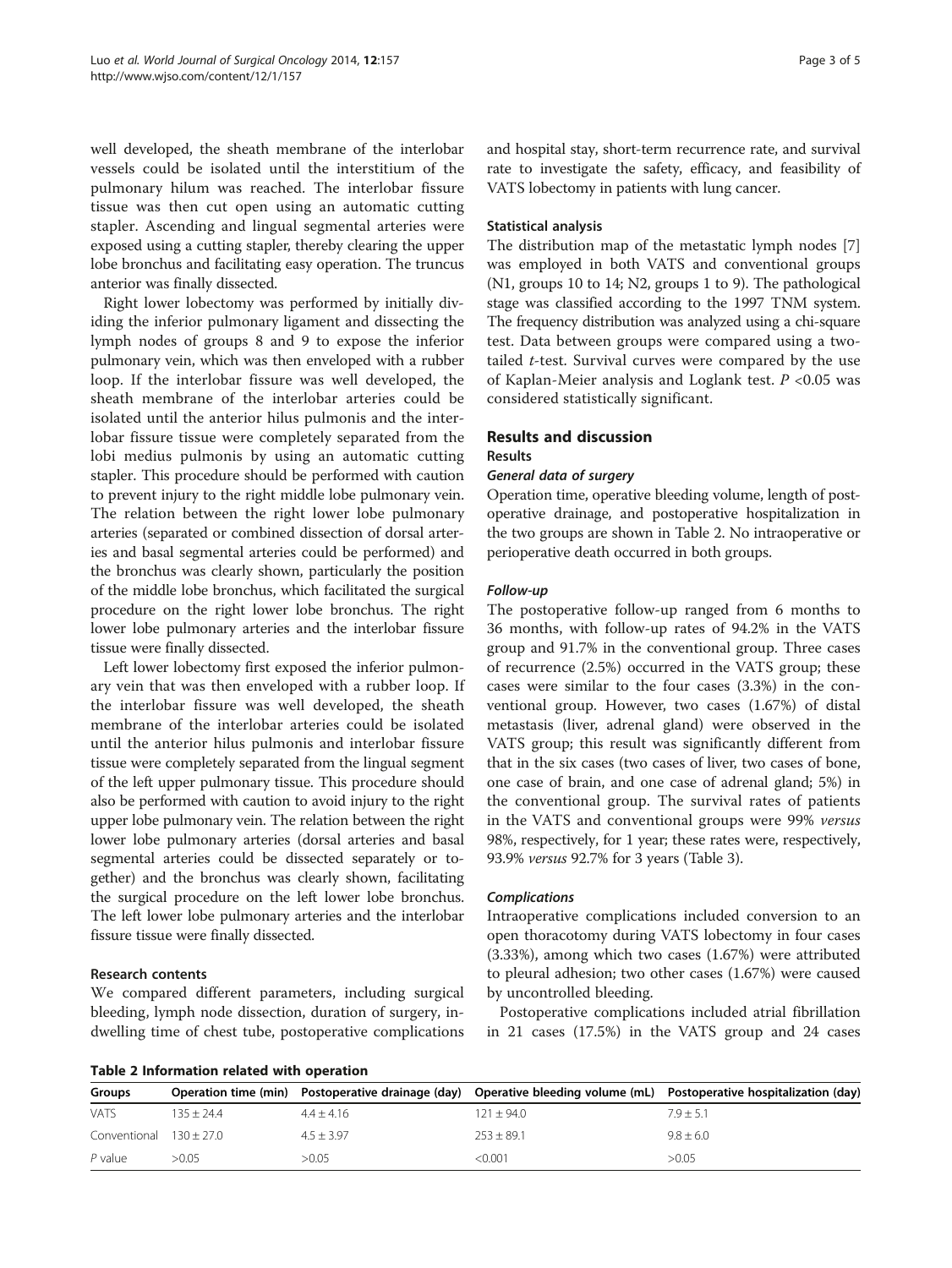#### <span id="page-3-0"></span>Table 3 Survival rate

(20.0%) in the conventional group ( $P > 0.05$ ). The comparison of postoperative complications is shown in Table 4.

Persistent air leak was observed in three cases (2.5%) in the VATS group and two cases (1.67%) in the conventional group. This leak was resolved at 10 and 12 days in VATS and conventional groups by continuous negative pressure suction with a water-sealed bottle; the chest tube was then pulled out.

One case (0.83%) of bronchopleural fistula (BPF) was observed in each group. A male patient with stage IIb NSCLC in the VATS group and a male patient with stage Ib NSCLC in the conventional group underwent right lower lobectomy.

#### Discussion

VATS lobectomy or thoracoscopic lobectomy without rib spreading, in the domain of minimally invasive surgery, has been performed worldwide since this procedure was introduced to chest surgery in the 1990s.

Several reasons caused the conversion to thoracotomy during VATS lobectomy; these reasons include bleeding, pleural adhesion, bronchial injury, and contralateral pneumothorax [[8,9\]](#page-4-0). The intraoperative conversion rate was 0% to 15% (median, 8.1%). In our study, conversion to an open thoracotomy during VATS lobectomy occurred in four cases (3.33%), in which two cases were attributed to pleural adhesion and another two were because of uncontrolled bleeding. Timely treatment avoided irreversible consequences.

Pleural adhesions have been considered by authors as the most common reason for conversion to thoracotomy during VATS lobectomy in studies on thoracoscopy surgery. We discovered 62 cases (51.7%) of pleural adhesions in the VATS group, including 46 cases (38.3%) of mild adhesions (on parietal, mediastinal, and diaphragmatic surfaces), 14 cases (11.7%) of moderate adhesions (more than two sites, but lysis of pleural adhesions could be performed with a thoracoscope and instruments), and two cases (1.67%) of severe adhesions (conversion to thoracotomy). Therefore, the patients with conversion to thoracotomy accounted for 3.23% (2/62) of all patients with pleural adhesion complications. This result indicated that lysis of pleural adhesions was effective in many cases during VATS lobectomy.

In errhysis or postoperative drainage, no patient underwent a second thoracotomy because of a large amount of postoperative drainage in our study. Other studies have suggested different indwelling days of chest tube after VATS lobectomy; two of these studies have reported a significantly shorter time, whereas others have not shown a distinct difference from our study [[10](#page-4-0)].

Although VATS lobectomy is a minimally invasive surgery, postoperative pain is inevitable as in other operations. In the VATS group, one patient (0.83%) needed an intercostal nerve block during hospital stay, and another patient (0.83%) underwent treatment for postoperative pain after 1 month follow-up period; this procedure was consistent with that in the conventional group. Studies have revealed that postoperative intercostal neuralgia or intercostal neuritis may result from cannula insertion and friction between incisions and a thoracoscope [[10,11\]](#page-4-0).

To determine atrial fibrillation, we performed electrocardiogram (ECG) monitoring before the chest tube was pulled out. Atrial fibrillation was observed in 21 cases (17.5%, including one patient with a 3-year history of atrial fibrillation but without daily symptoms) in the VATS group and 24 cases (20.0%) in the conventional group  $(P > 0.05)$ . Clinical symptoms were not observed in any patient, but atrial fibrillation waves were shown by ECG. No statistical difference in the incidence of atrial fibrillation was found between VATS and conventional groups; this result is consistent with that in previous studies [[12-15](#page-4-0)].

Persistent air leak was discovered in two cases (1.67%). The cases were cured at 10 and 12 days after surgery by continuous negative pressure suction with a water-sealed bottle; afterward, the chest tube was pulled out. The patients were discharged from the hospital after a review of posterior-anterior chest X-ray film without discomfort. Two patients (1.67%) with persistent air leak in the conventional group were discharged from the hospital after the same treatment. Air probably leaked from the

|  |  |  | <b>Table 4 Complication</b> |
|--|--|--|-----------------------------|
|--|--|--|-----------------------------|

| Groups       | Intensive pain | <b>Atrial fibrillation</b> | Prolonged air leak | <b>BPF</b> | Others | <b>Total</b> |
|--------------|----------------|----------------------------|--------------------|------------|--------|--------------|
| VATS         |                | . .                        |                    |            |        | Z0           |
| Conventional |                | 74                         |                    |            |        | <u>.</u>     |

No significant difference between two groups ( $P > 0.05$ ).